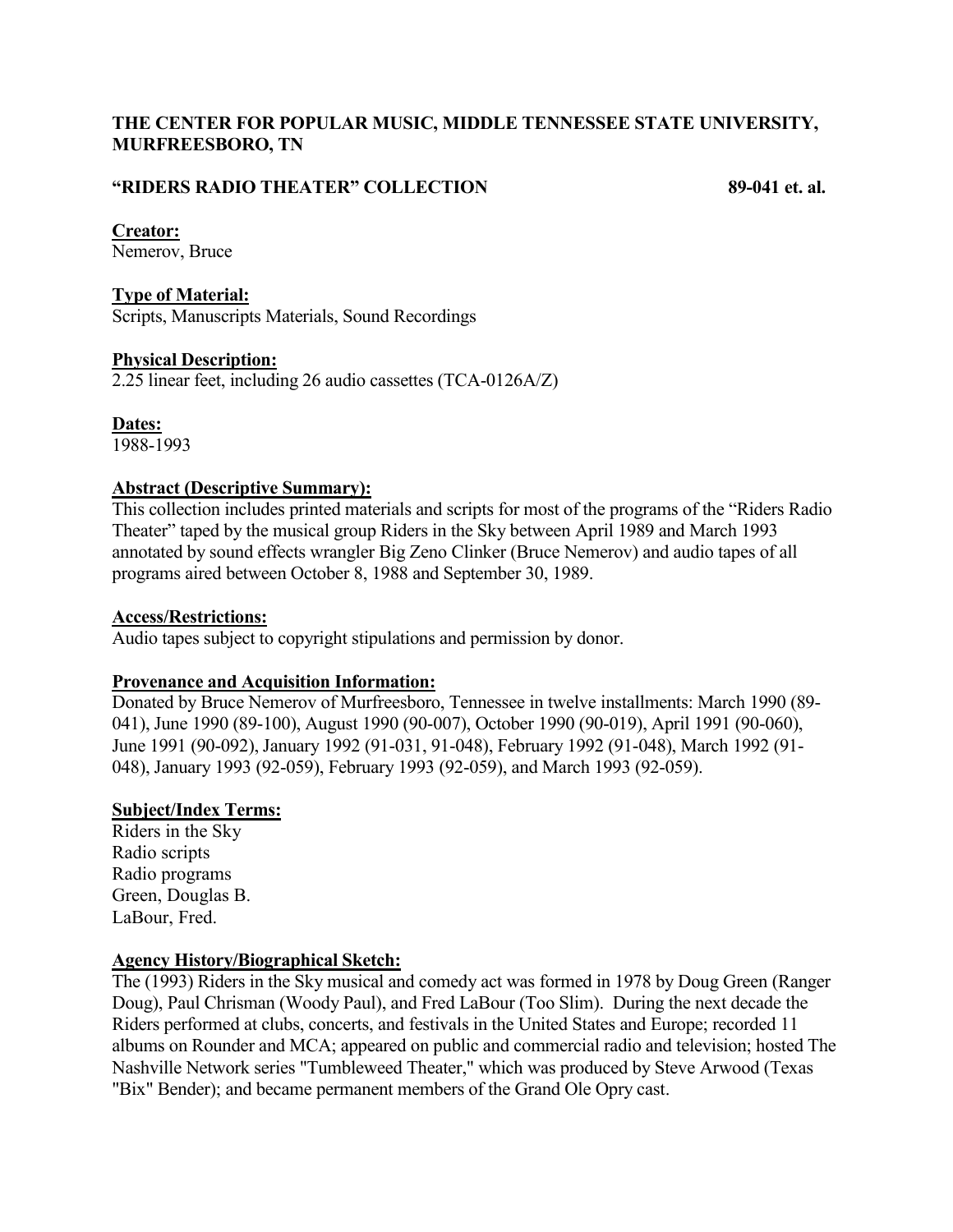In September 1988 the group, along with announcer and co-writer Steve Arwood, began taping a half-hour radio series "Riders Radio Theater" for Nashville's public radio station WPLN. Accordionist Joey Miskulin (Joey the Cow Polka King) and sound effect wrangler Bruce Nemerov (Big Zeno Clinker) joined the show's cast after the fourth episode.

The program, aired by 80+ public radio stations its first year, won two Corporation for Public Broadcasting awards in May 1989. The show's contract was not renewed by WPLN, however, and in January 1990 "Riders Radio Theater" began taping in Cincinnati, Ohio, under the sponsorship of WXVU, the public radio station of Xavier University.

# **Scope and Content:**

This collection includes two series: scripts for most of the programs taped between April 1989 and March 1993 annotated by sound effects wrangler Big Zeno Clinker and audio tapes of all programs aired between October 8, 1988 and September 30, 1989 (note that air dates are normally some weeks later than taping dates). Series I also includes scripts from several 1989 promo spots, 1989 and 1990 holiday specials, and a fund-raising program taped in November of 1991, as well as other printed material related to Riders and/or the radio show.

### **Series Description:**

Series I. Scripts

This series consists primarily of "Riders Radio Theater" scripts annotated by sound effects wrangler Big Zeno Clinker, including episodes 34, 35, and 39-52 of the programs taped in 1989 in Nashville, Tennessee; all episodes of the programs taped January 1990-March 1993 in Cincinnati, Ohio; and the scripts of a 1989 Christmas special, a 1990 New Year's special, and a 1991 fund-raising show also taped in Cincinnati. There are multiple versions of some pages of some scripts and duplicate scripts of shows 39 and 40 of the 1989 season annotated by Woody Paul.

Also included are scripts for two promo spots for the 1989 season; the script for an animated audio visual for IABC 1990 Bronze Quill Awards, February 12, 1990; and programs for the 1990 and fall 1992 Riders Radio Theater tapings.

Scripts for the regular series are arranged first by year, then by program number. Other program scripts (e.g. Christmas special, fund-raiser) are filed at the end of the year in which they were taped. The 1989 promotional scripts, the 1990 IABC script, and the 1990 and 1992 programs are filed at the beginning of the appropriate year.

Series II. Audio tapes (TCA-0126A/Z)

This series consists of copies of audio tapes of all of the programs broadcast over WPLN from October 8, 1988 and September 30, 1989. Information on most, but not all of the shows, including guests, sketches, and music performed, copied from the j-cards on the original tapes is available in paper format in the Center's reading room. Please contact Center staff for more information.

# **Collection Contents (Folder/Box List):**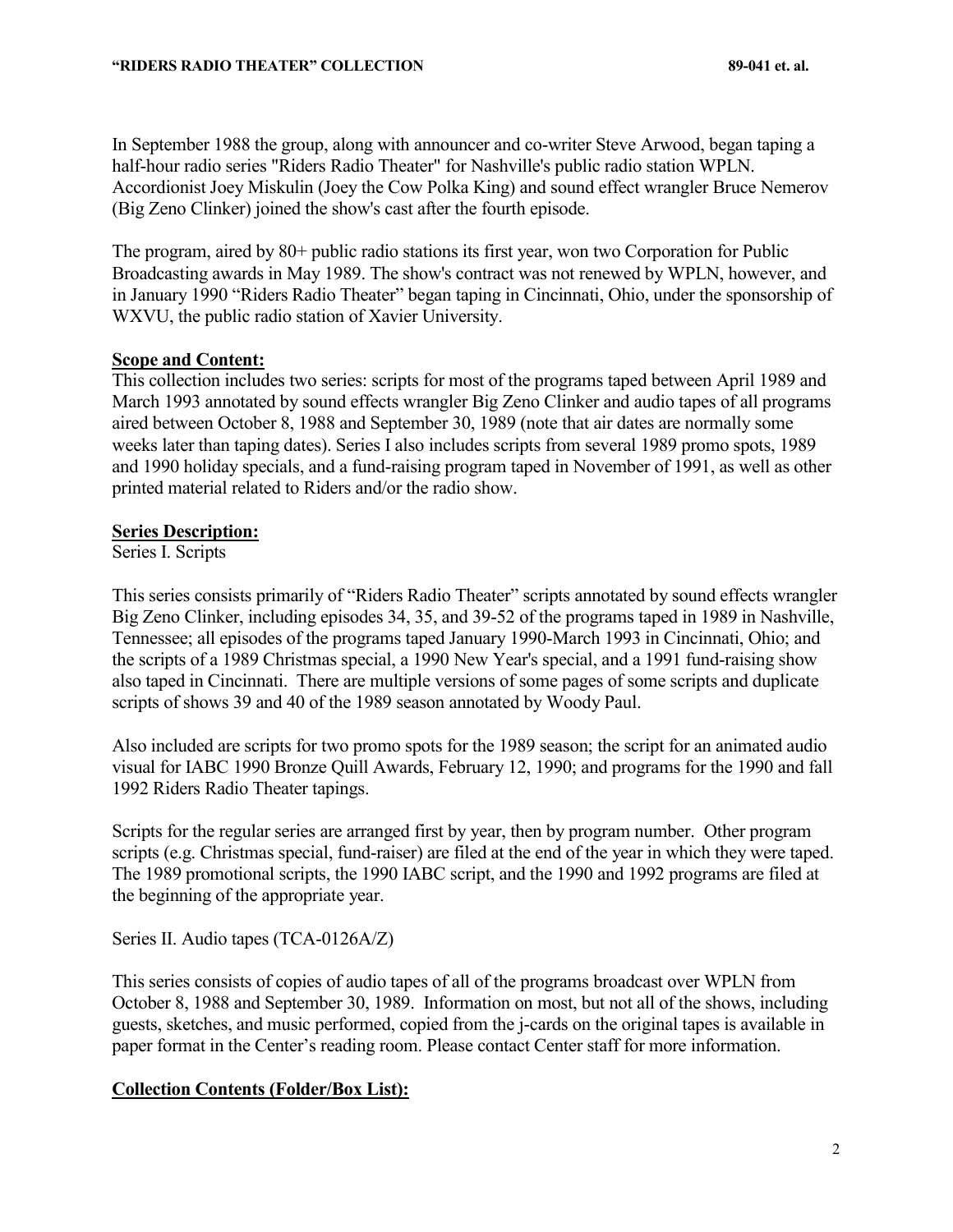|       | $Box #$ Folder #               | Description                                                                                                                                                           |
|-------|--------------------------------|-----------------------------------------------------------------------------------------------------------------------------------------------------------------------|
| Box 1 |                                | <b>Scripts May 1989 – [1990]</b>                                                                                                                                      |
|       | Folder 1                       | Scripts: 1989; May 27, 1989, Show #34                                                                                                                                 |
|       | Folder 2                       | Scripts: June 3, 1989, Show #35                                                                                                                                       |
|       | Folder 3                       | Scripts: July 1, 1989, Show #39                                                                                                                                       |
|       | Folder 4                       | Scripts: July 8, 1989, Show #40                                                                                                                                       |
|       | Folder 5                       | Scripts: undated [1989], Show #41; Schedule "as of June 6, 1989"                                                                                                      |
|       | Folder 6                       | Scripts: undated [1989], Show #42; Schedule Sept. 1989 - April 1990                                                                                                   |
|       | Folder 7                       | Scripts: undated [1989], Show #43                                                                                                                                     |
|       | Folder 8                       | Scripts: undated [1989], Show #44                                                                                                                                     |
|       | Folder 9                       | Scripts: undated [1989], Show #45                                                                                                                                     |
|       | Folder 10                      | Scripts: August 19, 1989, Show #46                                                                                                                                    |
|       | Folder 11                      | Scripts: August 26, 1989, Show #47                                                                                                                                    |
|       | Folder 12                      | Scripts: September 2, 1989, Show #48                                                                                                                                  |
|       | Folder 13                      | Scripts: September 9, 1989, Show #49                                                                                                                                  |
|       | Folder 14                      | Scripts: September 16, 1989, Show #50                                                                                                                                 |
|       | Folder 15                      | Scripts: September 23, 1989, Show #51                                                                                                                                 |
|       | Folder 16                      | Scripts: September 30, 1989, Show #52                                                                                                                                 |
|       | Folder 17                      | Scripts: December 1, 1989, Christmas show; Itinerary, November 27, 1989                                                                                               |
|       | Folder 18                      | Program; Initial draft of script for IABC 1990 Bronze Quill Awards, Feb. 12,<br>1990                                                                                  |
|       | Folder 19                      | Scripts: undated [1990], Show $\#90-1$                                                                                                                                |
|       | Folder 20                      | Scripts: undated [1990], Show #90-2                                                                                                                                   |
|       | Folder 21                      | Scripts: undated [1990], Show #90-3                                                                                                                                   |
|       | Folder 22                      | Scripts: undated [1990], Show #90-4                                                                                                                                   |
|       | Folder <sub>23</sub>           | Scripts: undated [1990], Show #90-5; Song lyrics                                                                                                                      |
|       | Folder 24                      | Scripts: undated [1990], Show #90-6                                                                                                                                   |
|       | Folder 25                      | Scripts: undated [1990], Show #90-7                                                                                                                                   |
|       | Folder 26                      | Scripts: undated [1990], Show #90-8                                                                                                                                   |
| Box 2 |                                | Scripts March 1990 – November 1990                                                                                                                                    |
|       | Folder 1                       | Scripts: March 19, 1990, Show #90-9                                                                                                                                   |
|       | Folder <sub>2</sub>            | Scripts: undated [1990], Show #90-10                                                                                                                                  |
|       | Folder 3                       | Scripts: March 21, 1990, Show #90-11                                                                                                                                  |
|       | Folder 4                       | Scripts: March 21, 1990, Show # 90-12                                                                                                                                 |
|       | Folder 5                       | Scripts: April 23, [1990], Show #90-13                                                                                                                                |
|       | Folder 6                       | Scripts: April 23, [1990], Show #90-14                                                                                                                                |
|       | Folder <sub>7</sub>            | Scripts: April 24, [1990], Show #90-15                                                                                                                                |
|       | Folder <sub>8</sub>            | Scripts: April 24, [1990], Show #90-16                                                                                                                                |
|       | Folder 9                       | Scripts: undated [1990], Show #90-17                                                                                                                                  |
|       | Folder 10                      | Scripts: undated [1990], Show #90-18                                                                                                                                  |
|       | Folder 11                      | Scripts: May 8, [1990], Show #90-19                                                                                                                                   |
|       | Folder 12                      | Scripts: May 8, [1990], Show #90-20                                                                                                                                   |
|       | Folder 13                      | Scripts: June 11, 1990, Show #90-21                                                                                                                                   |
|       | Folder 14                      | Scripts: June 11, 1990, Show #90-22                                                                                                                                   |
|       | $\Gamma_{\alpha}$ 14 $\sim$ 15 | $\mathcal{C}_{\text{cutoff}}$ , $\mathcal{L}_{\text{L}}$ , $\mathcal{L}_{\text{L}}$ 1000 $\mathcal{C}_{\text{L}}$ , $\mathcal{L}_{\text{L}}$ $\mathcal{L}_{\text{L}}$ |

Folder 15 Scripts: June 12, 1990, Show #90-23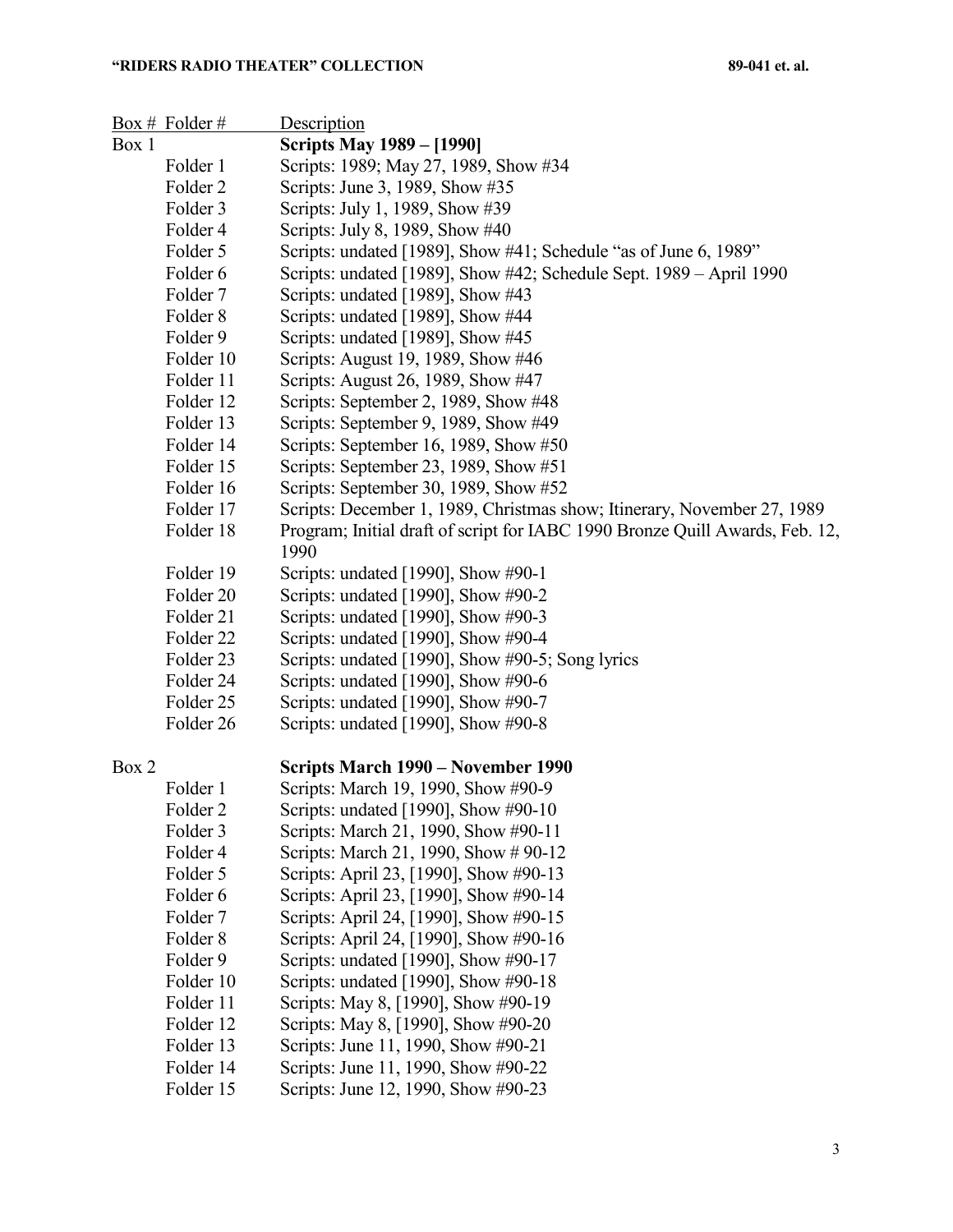| Folder 16            | Scripts: June 12, 1990, Show #90-24      |
|----------------------|------------------------------------------|
| Folder 17            | Scripts: August 17, [1990], Show #90-25  |
| Folder 18            | Scripts: August 17, [1990], Show #90-26  |
| Folder 19            | Scripts: August 18, [1990], Show #90-27  |
| Folder 20            | Scripts: undated [1990], Show #90-28     |
| Folder 21            | Scripts: September 10, 1990, Show #90-29 |
| Folder <sub>22</sub> | Scripts: September 10, 1990, Show #90-30 |
| Folder <sub>23</sub> | Scripts: September 11, 1990, Show #90-31 |
| Folder 24            | Scripts: undated [1990], Show #90-32     |
| Folder <sub>25</sub> | Scripts: October 22, 1990, Show #90-33   |
| Folder <sub>26</sub> | Scripts: undated [1990], Show #90-34     |
| Folder 27            | Scripts: undated [1990], Show #90-35     |
| Folder <sub>28</sub> | Scripts: undated [1990], Show #90-36     |
| Folder 29            | Scripts: November 28, 1990, Show #90-37  |
| Folder 30            | Scripts: November 28, 1990, Show #90-38  |

# Box 3 **Scripts November 1990 – [1991]**

| Folder 1             | Scripts: November 29, 1990, Show #90-39             |
|----------------------|-----------------------------------------------------|
| Folder <sub>2</sub>  | Scripts: November 29, 1990, New Years' Special Show |
| Folder 3             | Scripts: January 20, 1991, Show #91-1               |
| Folder <sub>4</sub>  | Scripts: January 20, 1991, Show #91-2               |
| Folder 5             | Scripts: January 21, 1991, Show #91-3               |
| Folder <sub>6</sub>  | Scripts: January 21, 1991, Show #91-4               |
| Folder <sub>7</sub>  | Scripts: February 18, 1991, Show #91-5              |
| Folder <sub>8</sub>  | Scripts: February 18, 1991, Show #91-6              |
| Folder 9             | Scripts: undated [1991], Show #91-7                 |
| Folder 10            | Scripts: undated [1991], Show #91-8                 |
| Folder 11            | Scripts: undated [1991], Show #91-9                 |
| Folder 12            | Scripts: undated [1991], Show #91-10                |
| Folder 13            | Scripts: undated [1991], Show #91-11                |
| Folder 14            | Scripts: undated [1991], Show #91-12                |
| Folder 15            | Scripts: April 22, 1991, Show #91-13                |
| Folder 16            | Scripts: April 22, 1991, Show #91-14                |
| Folder 17            | Scripts: April 23, 1991, Show #91-15                |
| Folder 18            | Scripts: April 23, 1991, Show #91-16                |
| Folder 19            | Scripts: May 6, 1991, Show #91-17                   |
| Folder 20            | Scripts: May 6, 1991, Show #91-18                   |
| Folder 21            | Scripts: May 7, 1991, Show #91-19                   |
| Folder <sub>22</sub> | Scripts: May 7, 1991, Show #91-20                   |
| Folder 23            | Scripts: undated [1991], Show #91-21                |
| Folder 24            | Scripts: undated [1991], Show #91-22                |
| Folder 25            | Scripts: undated [1991], Show $\#$ 91-23            |
| Folder 26            | Scripts: undated [1991], Show #91-24                |
| Folder 27            | Scripts: undated [1991], Show #91-25                |
| Folder 28            | Scripts: undated [1991], Show #91-26                |
| Folder <sub>29</sub> | Scripts: undated [1991], Show #91-27                |
|                      |                                                     |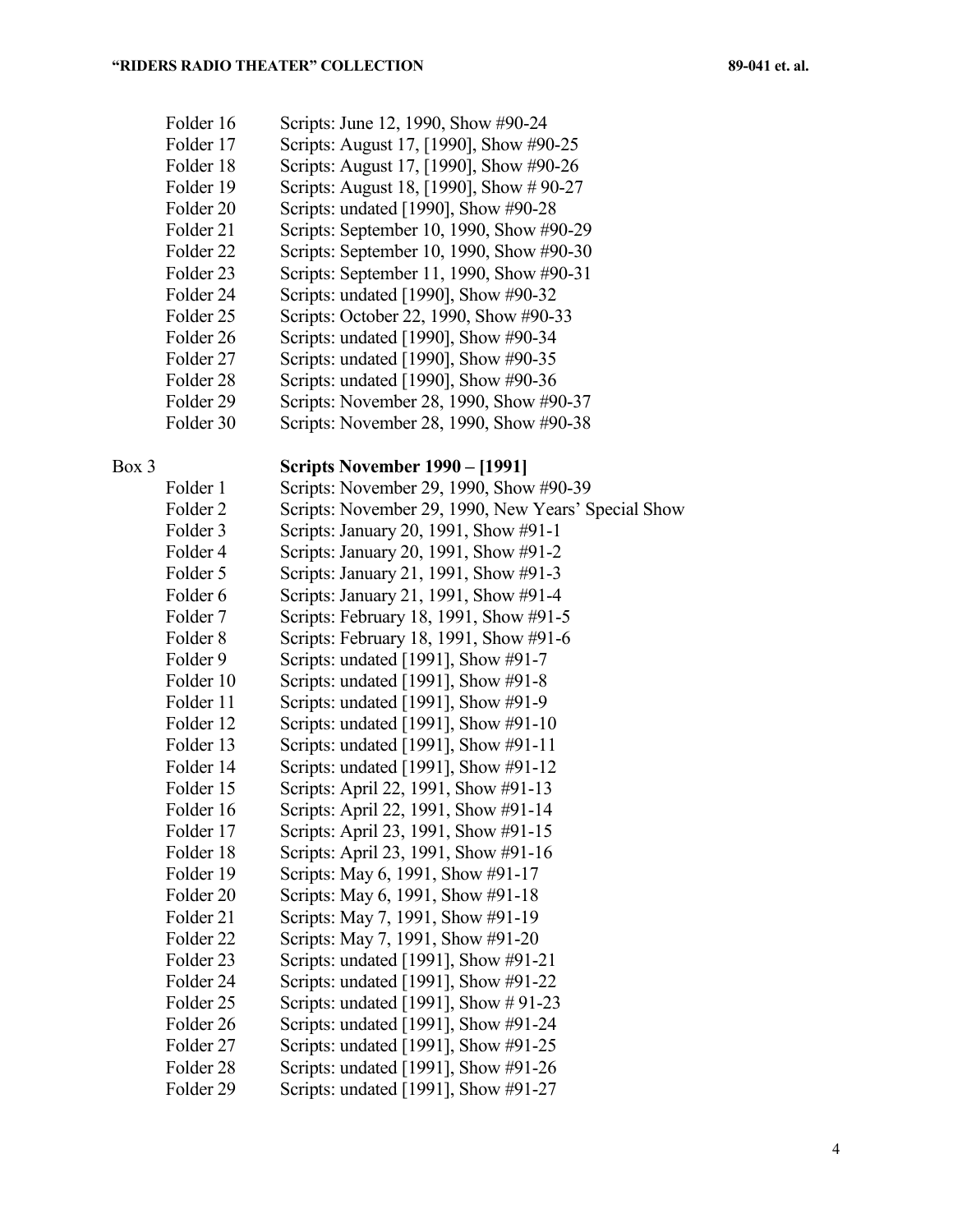| Folder 30 |  | Scripts: undated [1991], Show #91-28 |
|-----------|--|--------------------------------------|
|-----------|--|--------------------------------------|

| Box 4               | Scripts October 1991 – March 1992                                  |
|---------------------|--------------------------------------------------------------------|
| Folder 1            | Scripts: October 8, 1991, Show #91-29                              |
| Folder <sub>2</sub> | Scripts: October 8, 1991, Show #91-30                              |
| Folder 3            | Scripts: October 9, 1991, Show #91-31                              |
| Folder 4            | Scripts: October 9, 1991, Show #91-32                              |
| Folder 5            | Scripts: undated [1991], Show #91-33                               |
| Folder <sub>6</sub> | Scripts: undated [1991], Show #91-34                               |
| Folder 7            | Scripts: October 29, 1991, Show # 91-35                            |
| Folder 8            | Scripts: October 29, 1991, Show #91-36                             |
| Folder 9            | Scripts: November 18, 1991, Show #91-37                            |
| Folder 10           | Scripts: November 18, 1991, Show #91-38                            |
| Folder 11           | Scripts: November 19, 1991, Show #91-39                            |
| Folder 12           | Scripts: undated [1991], Show #91-40, Fund Raising Special         |
| Folder 13           | Souvenir booklet, Fall 1992; Scripts, January 20, 1992, Show #92-1 |
| Folder 14           | Scripts: January 20, 1992, Show #92-2                              |
| Folder 15           | Scripts: January 21, 1992, Show #92-3                              |
| Folder 16           | Scripts: January 21, 1992, Show #92-4                              |
| Folder 17           | Scripts: February 17, 1992, Show #92-5                             |

- Folder 18 Scripts: February 17, 1992, Show #92-6
- Folder 19 Scripts: February 18, 1992, Show #92-7
- Folder 20 Scripts: February 18, 1992, Show #92-8
- Folder 21 Scripts: March 11, 1992, Show #92-9
- Folder 22 Scripts: undated [1992], Show #92-10
- Folder 23 Scripts: undated [1992], Show #92-11
- Folder 24 Scripts: March 13, 1992, Show #92-12
- Folder 25 Scripts: March 13, 1992, Show #92-13

# Box 5 **Scripts September 1992 – March 1993**

Folder 1 Scripts: September 17, 1992, Show #92-14 Folder 2 Scripts: September 17, 1992, Show #92-15 Folder 3 Scripts: September 18, 1992, Show #92-16 Folder 4 Scripts: September 18, 1992, Show #92-17 Folder 5 Scripts: October 20, 1992, Show #92-18 Folder 6 Scripts: October 20, 1992, Show #92-19 Folder 7 Scripts: October 21, 1992, Show #92-20 Folder 8 Scripts: October 21, 1992, Show #92-21 Folder 9 Scripts: November 15, 1992, Show #92-22 Folder 10 Scripts: November 16, 1992, Show #92-23 Folder 11 Scripts: November 16, 1992, Show #93-24 Folder 12 Scripts: November 17, 1992, Show #92-25 Folder 13 Scripts: November 17, 1992, Show #92-26 Folder 14 Scripts: January 12, 1993, Show #93-1 Folder 15 Scripts: January 12, 1993, Show #93-2 Folder 16 Scripts: January 13, 1993, Show #93-3